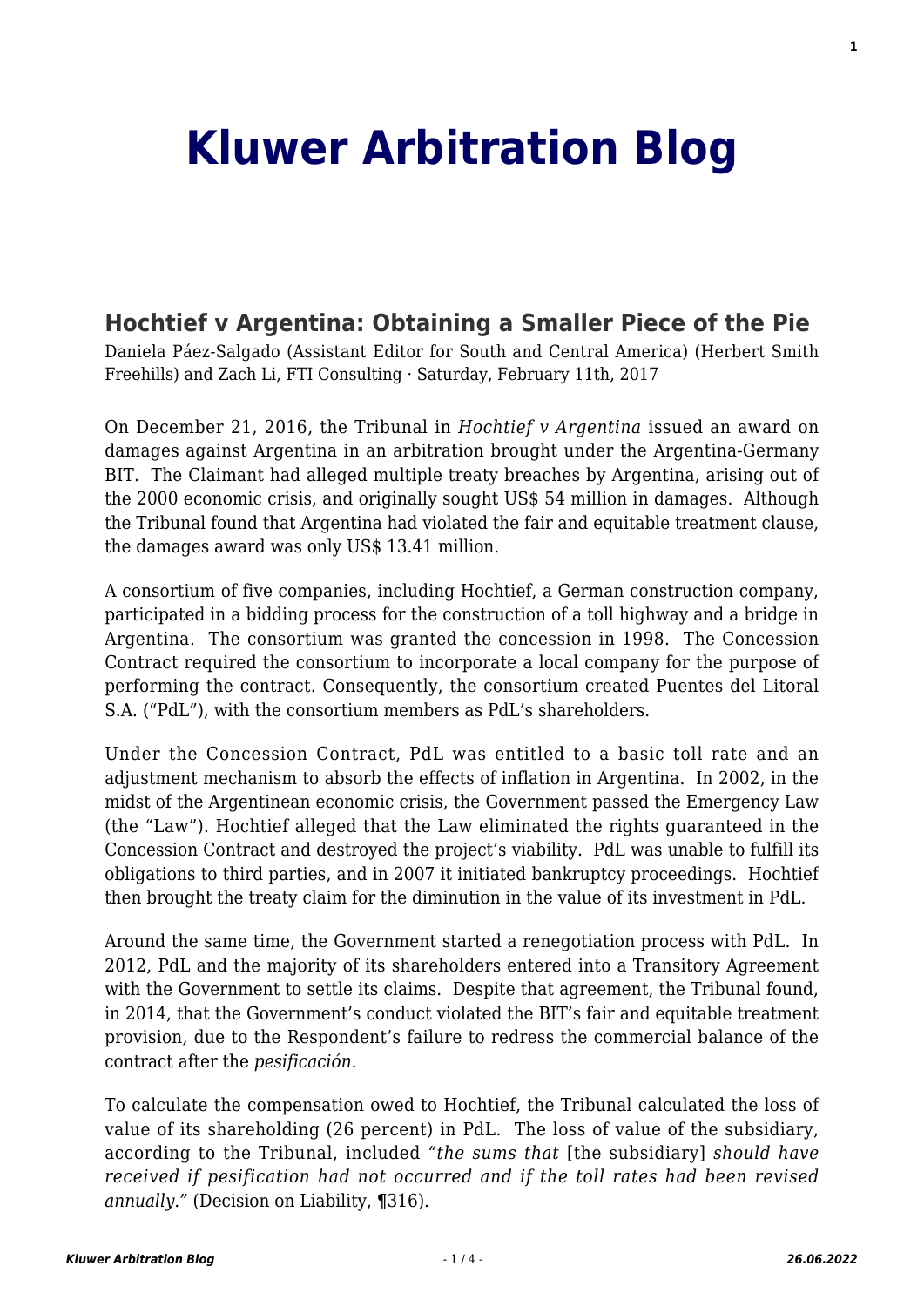The Decision on Liability also directed the parties to attempt to agree among themselves on the proper amount of damages. When the parties failed to reach agreement, they went back to the Tribunal for a final decision. The Claimant took this opportunity to apply for reconsideration of the Tribunal's prior pre-judgment interest determination. However, the Tribunal denied the application.

International arbitral tribunals commonly direct the parties' quantum experts to engage in a joint meeting, where they can determine their points of agreement and disagreement without intervention by counsel. These joint meetings usually take place after the submission of the experts' first or reply reports, but in advance of the hearing on quantum, so that the experts can file a joint report in which it is hoped that they can narrow some fo their differences. Indeed, it is not uncommon for the experts to make certain concessions, which aid the arbitrators in their determination of damages. Notably, however, in *Hochtief v Argentina*, the Tribunal directed *the Parties,* not the experts, to agree on a sum.

As to the pre-judgment interest issue, the Claimant argued that the rates of short-term US Treasury Bills (total damages of US\$ 54 million) specified in the Decision on Liability did not allow for full reparation of its losses. The Claimant provided two alternatives:(i) pre-judgment interest rate calculated based on the Claimant's weighted average cost of capital (total damages of US\$ 103 million); or (ii) commercial interest rate, as referred to in Article 4(2) of the BIT (total damages of US\$ 72.8 million).

While many bilateral investment treaties have a clause that specifies the applicable pre-judgment interest rate under a lawful expropriation, the treaties often do not prescribe such a rate in cases of unlawful expropriation. In addition, the determination of the proper pre-judgment interest rate is often perceived as a pure legal matter. The combination of these factors has led to a multiplicity of approaches in investment arbitration case law. Two of the most significant approaches to date are the *return on alternative investments approach* and the *corporate borrowing rate approach*.

The *return on alternative investments* approach is probably the most frequently selected. It embraces the rationale that claimants should be compensated based on an interest rate that reflects the return they could have otherwise achieved if they were given the opportunity to invest in an alternative investment. Common benchmarks selected by tribunals under this approach are short-term US treasury bills or US government bond yields, rates in the financial markets, or other indicators that they deem as a fair proxy.

The *corporate borrowing rate* approach, on the other hand, bases the pre-judgment interest rate on the interest rate that the claimant must pay based on its credit rating, ability to access capital markets and other market considerations. In addition, tribunals have also awarded pre-judgment interest based on the host state's legislation. On a few occasions, tribunals have adopted a pre-judgment interest rate based on exercise of judgment that they deemed to be reasonable, fair, and appropriate.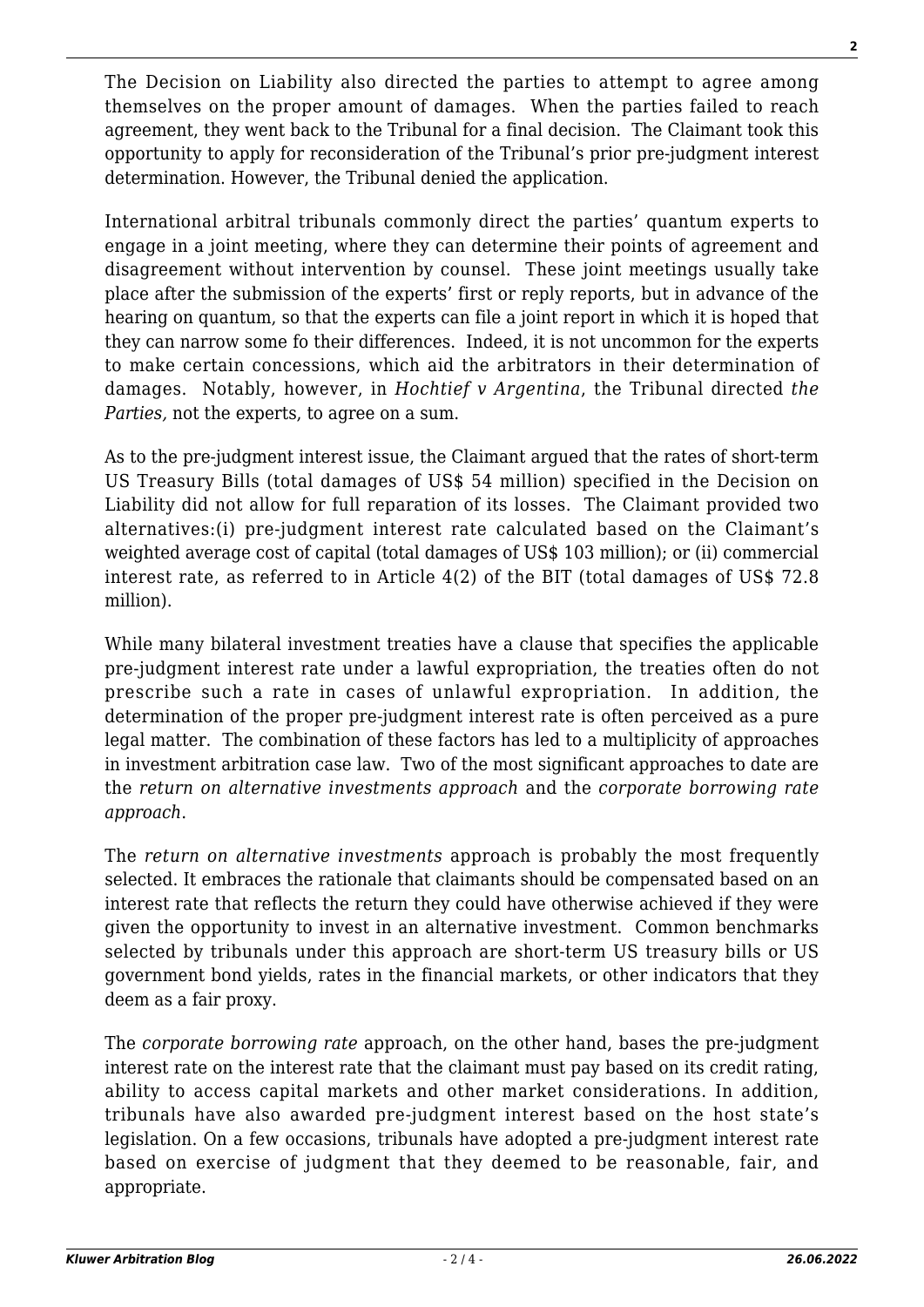With respect to the two alternatives that the Claimant advanced, the Tribunal found no reason to modify its previous decision. Further, the Tribunal specified that oneyear US Treasury Bills provided the applicable pre-judgment interest rate.

Regarding the Tribunal's assessment of the parties' calculation on damages with respect to Claimant's entitlement of 26% of the damages caused to PdL by the State, the Tribunal noted that the Claimant interpreted the Decision on Liability to mean that it was entitled to 26% of PdL's direct cash flow. The Tribunal found that this interpretation was in fact contrary to the approach that it had adopted in the Decision on Liability, which was for the calculation to include the impact of PdL's financial obligations on its performance.

The Tribunal generally agreed with the main points made by State's experts. Specifically, the Tribunal found that the Claimant's expert calculated the value of the Claimant's investment in PdL instead of the Claimant's share of the value of PdL. This finding appears to be consistent with the State's argument regarding Claimant's change in valuation methodology from "Free Cash Flow to Equity" to "Free Cash Flow to Firm". Further, the Tribunal found that the Claimant's expert excluded the repayment of PdL's debt from the "but-for" cash flows to the shareholders. This finding appears to accept the State's position that the Claimant's valuation included compensation for the Claimant's credit's claims.

Thus, the Tribunal concluded that the Claimant was only entitled to an award of US\$ 13.41 million for the diminution in the value of the Claimant's shareholding in PdL caused by State's breach of the BIT.

With respect to the parties' calculation regarding the compensation that the Claimant would have received if pesification had not occurred and if the toll rates had been revised annually, the Tribunal determined that the cost incurred by the Claimant would not have been pesified during the relevant period. Therefore, the Tribunal rejected the Claimant's claim for US\$ 4 million.

Finally, and of considerable interest to arbitration practitioners, the Tribunal sanctioned the Claimant on costs on the grounds that its expert had disobeyed the Tribunal's instructions as set out in the Decision on Liability. It is highly unusual for a tribunal to punish a prevailing party by reducing its costs due to the misbehavior of its expert. A tribunal might do so in cases where, for example, counsel instructed an expert not to address an issue that counsel knew to be material or relevant to the dispute. Additionally, the IBA Guidelines on Party Representation in International Arbitration, Guidelines 26 and 27, explain that a costs sanction may be appropriate when a party has extended the proceedings through frivolous applications. Specifically, Guideline 26(c) states that the arbitrators may *"consider the party's representative misconduct in apportioning the costs of the arbitration."* (See a further analysis of counsel misconduct in a prior post [here\)](http://kluwerarbitrationblog.com/2014/04/16/arbitral-tribunals-decisions-on-costs-sanctioning-the-parties-for-counsel-behavior-a-phenomenon-expected-to-increase/). *Hochtief v Argentina* takes this guidance one step further: the arbitrators may also consider the parties' quantum experts' misconduct in apportioning the costs of the arbitration.